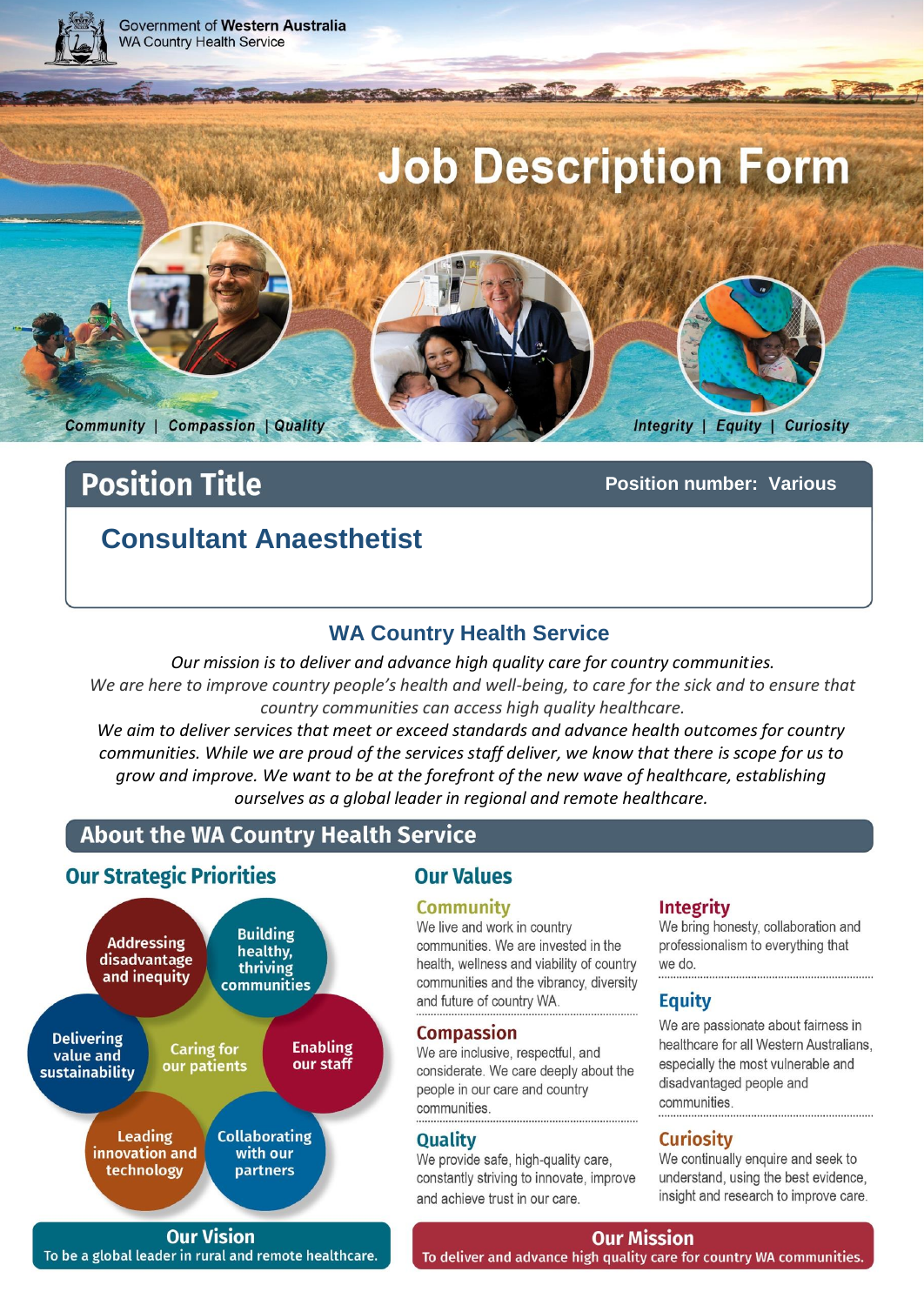| Position Title: Consultant - Anaesthetist | Position Number: Various | Classification: MP Year 1-9 or Year 1 |
|-------------------------------------------|--------------------------|---------------------------------------|
|                                           |                          | $-6$ (depending on location)          |

## **Position Details**

| <b>Position Number:</b>        | Various                                                   | <b>Registration Date:</b> | 31/01/2021 |
|--------------------------------|-----------------------------------------------------------|---------------------------|------------|
| Classification:                | Consultant Year 1 - 9 or                                  | Location:                 | Various    |
|                                | Consultant Year $1 - 6$                                   |                           |            |
|                                | (depending on location)                                   |                           |            |
| Award / Agreement:             | WA HEALTH SYSTEM - MEDICAL PRACTITIONERS - AMA INDUSTRIAL |                           |            |
|                                | <b>AGREEMENT 2016</b>                                     |                           |            |
| <b>Organisational Context:</b> | <b>Medical Services</b>                                   |                           |            |

### **Position Overview**

- Provides comprehensive clinical service, governance and leadership in Anaesthetics to promote quality health outcomes for patients of WA Country Health Service. Ensure the provision of comprehensive anaesthetic service and airway management to patients.
- Participates in continued medical education and quality management and provides education support to colleagues and other staff.
- Support the Head of Anaesthetics in future anaesthetic service development including supporting a strongpositive, collaborative culture.
- Takes responsibility for policy development and review and provides training, supervision and education for GP Anaesthetists, Senior Medical Practitioners and Doctors in Training.

# **Reporting Relationships**

| <b>Responsible to:</b>                      | Other positions reporting to this position:    |
|---------------------------------------------|------------------------------------------------|
| Director Medical Service                    | <b>Visiting Medical Staff</b>                  |
|                                             | Health Service Medical Practitioners Year 1 -3 |
|                                             | Senior Medical Practitioners Year $1 - 3$      |
| This position:                              |                                                |
| <b>Consultant Anaesthetist</b>              |                                                |
|                                             |                                                |
|                                             |                                                |
| <b>Positions under direct supervision:</b>  |                                                |
| Senior Registrar Year 1-2                   |                                                |
| Trainee Registrar Year 1 - 7                |                                                |
| Registrars Year $1 - 7$                     |                                                |
| <b>Resident Medical Officers Year 1 - 3</b> |                                                |
|                                             |                                                |

Page 2

 $\circledast$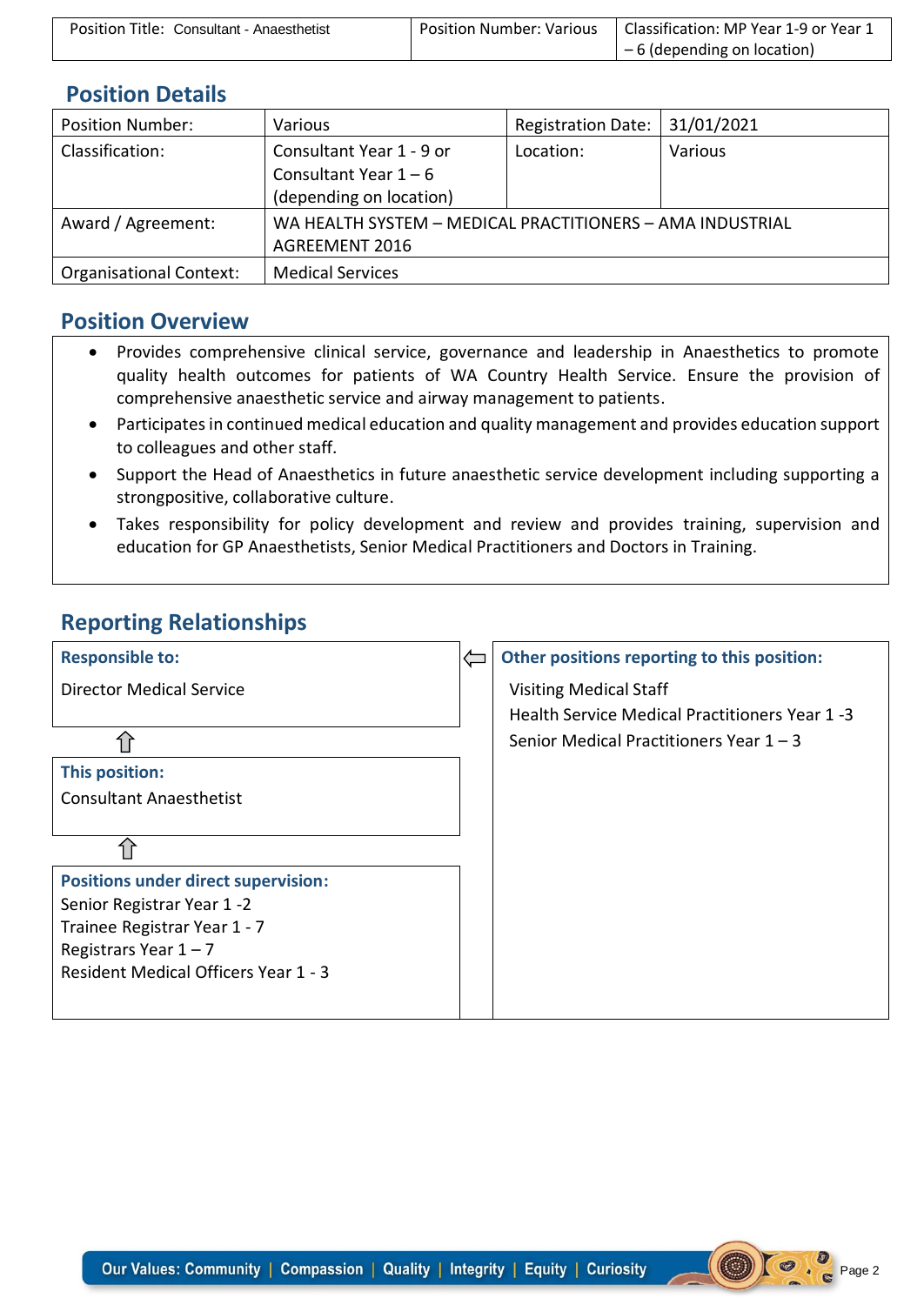$\bigcirc$   $\bigcirc$   $\bigcirc$   $_{\text{Page 3}}$ 

# **Key Duties/Responsibilities**

#### 1. **PROFESSIONAL/CLINICAL**

- 1.1. Provision of anaesthetic services for patients having surgical, medical, obstetric or investigational procedures, including continuous monitoring during such procedures.
- 1.2. Pre-operative assessment and early post-operative care of patients.
- 1.3. Supervision of anaesthesia trainees and other staff as appropriate.
- 1.4. Supervision of Recovery Room patients. Participates in an on-call roster.
- 1.5. Provision of clinic services for assessment and preparation of day-surgery patients, day-of-surgery-admission patients and other patients as necessary.
- 1.6. Acute resuscitation services for medical, surgical and trauma emergencies.
- 1.7. Other clinical services as may be necessary and appropriate to the specialty.

#### 2. **CLINICAL ADMINISTRATION**

- 2.1. Organisation and clinical management of acute pain service.
- 2.2. Assistance with the management of patients in the High Dependency Unit.
- 2.3. Liaison with Surgical ward, Theatre and Special Care Unit Clinical Nurse Specialist and Nursing staff to facilitate patient management. Liaison with patients, family, community services and other representatives as required to facilitate patient management.
- 2.4. Liaises with other senior medical staff in the region, with allied health staff and with hospital managers to facilitate a high standard of patient care.
- 2.5 Attends to medico legal issues that arise concerning patients that have been under their care and advises the Operations Manager / Regional Director Medical Services about complaints received pertaining to themselves or other doctors in the hospital.
- 2.6 Promotes clinical governance and clinical risk management within the Anaesthetic Department.
- 2.7 Participates in data collection, clinical audit and other Quality Assurance Program activities.
- 2.8 Participates in clinical policy development and review.
- 2.9 Participates in departmental and doctors committee meetings as required or invited.

#### 3. **EDUCATION**

- 3.1. Supervises doctors in training, including assessment of staff performance in relation to clinical competence, adherence to standards, timely and accurate documentation, and communication with patients, relatives, peers, other staff and doctors in other hospitals and in the community.
- 3.2 Participates in professional continuing educational activities, regular performance review and provides evidence of maintaining current knowledge and skills.
- 3.3 Participates in general continuing educational activities and postgraduate training programs for doctors in training medical staff, particularly trainees in general surgery.
- 3.4 Participates in Teaching Programs for undergraduate medical students.
- 3.5 Supervises guides and teaches nursing, allied health and other support staff as appropriate.
- 3.6 Participates in departmental academic activities.
- 3.7 Participates in clinical research where appropriate and active promotion of research

#### 4. **LEADERSHIP**

4.1 In collaboration with other Anaesthetists and nursing staff, actively participates in the management of the Anaesthetic Department including equipment choice, staffing proposals and workplace redesign. Undertakes performance management of subordinate staff.

4.2 Undertakes strategic planning in conjunction with hospital and regional management.

4.3 Participates in relevant hospital, regional and state committees as required.